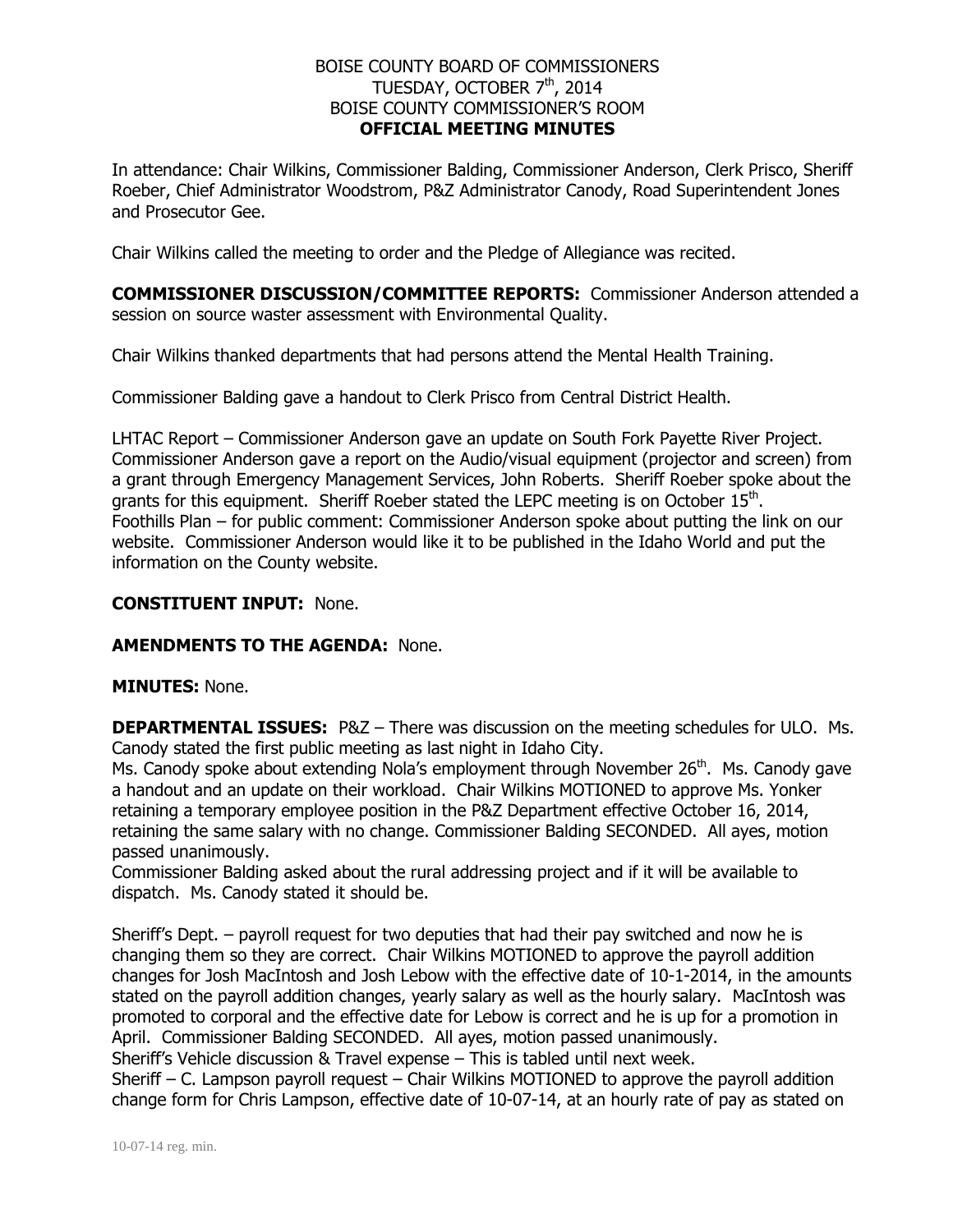the document, for the Boise County Sheriff's office. Commissioner Balding SECONDED. All ayes, motion passed unanimously.

Sheriff Roeber stated that he has received a letter of resignation from an employee.

Noxious Weeds/Solid Waste - payroll requests for Paul Rekow and Kari Allred. The Board asked if Mr. Bottoms and Steve Wilkins need to change theirs' also. Clerk Prisco stated she will check. Chair Wilkins MOTIONED to approve the payroll addition changes for Paul Rekow and Kari Allred for the salary stated. The change is due to going from Noxious Weeds to Solid Waste, account #'s as presented, effective October 1. Commissioner Balding SECONDED. All ayes, motion passed unanimously.

Road Dept. - Arrow Rock Road Contract discussion – Bill Jones was to check with Mr. Inama. Mr. Jones recommended to re-advertise for the contract. The Board stated that we need to contact Mr. Lake from the Atlanta Highway District for a proper bid, not just a letter. The new ad deadline is October 27<sup>th</sup> for the October 28<sup>th</sup> meeting. Chair Wilkins MOTIONED to respectfully decline Jerry Inama's bid fpr the Arrow Rock Road Maintenance Agreement due to confusion in the bid presentation and lack of the dollar amount quotes for equipment and some other issues as stated by Mr. Jones. Commissioner Anderson AMENDED that the Board reject all bids received and that they have the right to do this. Commissioner Balding SECONDED. All ayes, motion passed unanimously.

The Board stated to send a letter to Elmore County Commissioners and the Atlanta Highway District.

Community Justice – Valarie Delyea payroll request – Clerk Prisco stated she can add elected official/department head to the payroll request form. Chair Wilkins MOTIONED to approve the payroll addition change form for Valarie Delyea, Director of the Boise County Community Justice and the salary from  $$34,486.40$  to  $$37,000$ , out of fund  $#06-54$  account  $#401$  as presented, crossing out Ms. Delyea's signature as an elected official, with the effective date of October  $1<sup>st</sup>$ . Commissioner Balding SECONDED. All ayes, motion passed unanimously.

Payroll request for Ellie Wolery – Ms. Wolery took the community service job along with her regular job at Community Justice. The Board asked what are the hours for this part of her job? This was tabled for answers from Ms. Delyea.

Clerk – court payroll request – Sue Aebischer – Chair Wilkins MOTIONED to approve the payroll addition change form for the District Court Clerk, Susan Aebischer, in the amount stated, out of fund #06-50, account #0404-00 with the effective date of Oct. 6, 2014. Commissioner Balding SECONDED. All ayes, motion passed unanimously.

Clerk – HSB plumbing issue – the bid received had two different totals on it. Brandon Bettys, building operations person, is working on getting it corrected.

Clerk – spoke about Sandi Siebel retiring from the Horseshoe Bend Annex and the transition. Clerk – Stan from CAI will be here on October  $14<sup>th</sup>$  for the day to work on upgradeing recording, claims input, etc.

Brandon Bettys was recognized for his 5 years of service to Boise County.

**PA ISSUES:** Weilmunster MOU – the proposal is not ready yet but Prosecutor Gee should have by the end of this week. There is a timing issue as the Treasurer is sitting on funds. IWS payment follow-up – letter is not drafted yet.

Boise County radio (McConnell) – Prosecutor Gee stated he has the radio in his office. It belongs to Chair Wilkins. Commissioner Balding has one that she will give to the Prosecutor as it does not work in her home area.

Prosecutor Gee spoke about the first ULO public meeting last night.

10-07-14 reg. min.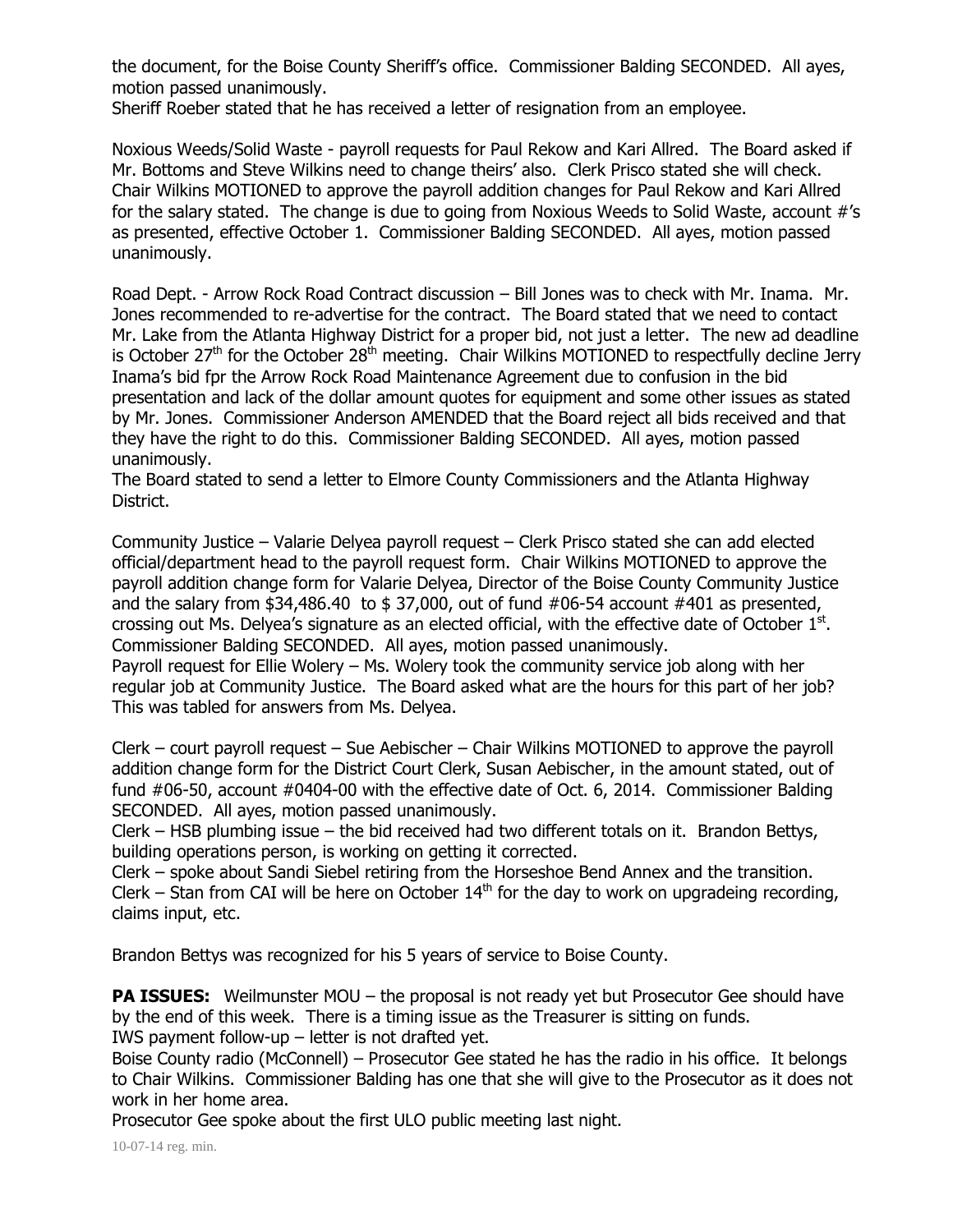Joint Powers Agreement – Ms. Buxton and Ms. McLain have not gotten back to him on this. Gaming discussion – The Board agreed to post information on the County website, such as a Q&A for the advisory vote.

Commissioner Balding stated to Prosecutor Gee that she has received emails concerning a gate issue on Dry Buck Road.

State Tax Commission letter – This will be discussed during executive session. Prosecutor Gee read the letter into the record. Commissioner Balding stated she spoke to Mr. Dornfest and told him a letter was being drafted. Clerk Prisco spoke to State Tax Commissioner, Gary Houde, concerning certification of levies. Chair Wilkins spoke about the County costs of working on this issue. Clerk Prisco was requested to draft a letter to the Board.

Prosecutor Gee spoke about the proposed comments follow-up on the CUMO response and stated he will draft a letter of response.

Chair Wilkins MOTIONED to go into EXECUTIVE SESSION per I.C. 67-2345(1)(f): Pending Litigation and EXECUTIVE SESSION per I.C. 67-2345(1)(b): Personnel, P&Z Administrator Position, Community Justice – employee discussion. Commissioner Balding SECONDED. Roll call vote: Chair Wilkins – aye; Commissioner Balding – aye; Commissioner Anderson – aye, motion passed unanimously. Coming out of executive session for pending litigation, no decisions were made and the Prosecutor is working with the Clerk's office on the matter.

Chair Wilkins MOTIONED to go into executive session under 67-2345(1)(b), P&Z Administrator discussion. Commissioner Balding SECONDED. Roll call vote: Chair Wilkins – aye; Commissioner Balding – aye; Commissioner Anderson – aye, motion passed unanimously. Coming out of executive session for (1)(b), the discussion on the P&Z Administrative position was discussed and the Board determined to appoint Ms. Canody. Chair Wilkins MOTIONED to offer Ms. Canody, at the pay and things that were discussed, the permanent full-time position as P&Z Administrator with the position being exempt. Commissioner Balding SECONDED. All ayes, motion passed unanimously. The exempt position is to be examined by legal and determined if appropriate.

**VERIDEAN WEB PAGE DISCUSSION:** Mr. Jensen handed out information concerning the County website. Commissioner Anderson asked about fill-in forms, will it be fillable? Mr. Jensen stated yes. Commissioner Anderson spoke about the property search area of the website.

**ACTING REGIONAL DIRECTOR FOR SENATOR RISCH:** Mr. Petersen spoke about keeping in touch with all areas. Mr. Petersen spoke about SRS and that both PILT & SRS have been entered into the Farm Bill. Mr. Petersen stated the levels will probably not change. The Farm Bill was passed with a 5 year authorization on most items within it.

**COURT REMODEL DISCUSSION:** Chair Wilkins stated that a list was sent out of what needs to be done. Prosecuting Chief Deputy Rosenthal was in attendance. In 1995, the Courthouse remodel information was presented. Commissioner Anderson spoke about all the different aspects of the remodel (electrical, technology, construction, etc). Ms. Anderson is suggesting there should be a Project Construction Manager. Chair Wilkins stated there has to be a more cost effective way of doing this project without having to pay a lot of money to a manager. Clerk Prisco spoke about security at the counter in the office. Chair Wilkins and Commissioner Anderson stated they will submit their information to Mr. Rosenthal on the Request for Proposal.

# **MISCELLANEOUS & CORRESPONDENCE:**

- Contracts/Agreements/Grants None.
- Demand Warrants Chair Wilkins MOTIONED to approve the demand warrant to White Electric, LLC, invoice #1131, dated 9-24-14, in the amount of \$3,760, for lighting and a fuel shut off. Commissioner Balding SECONDED. All ayes, motion passed.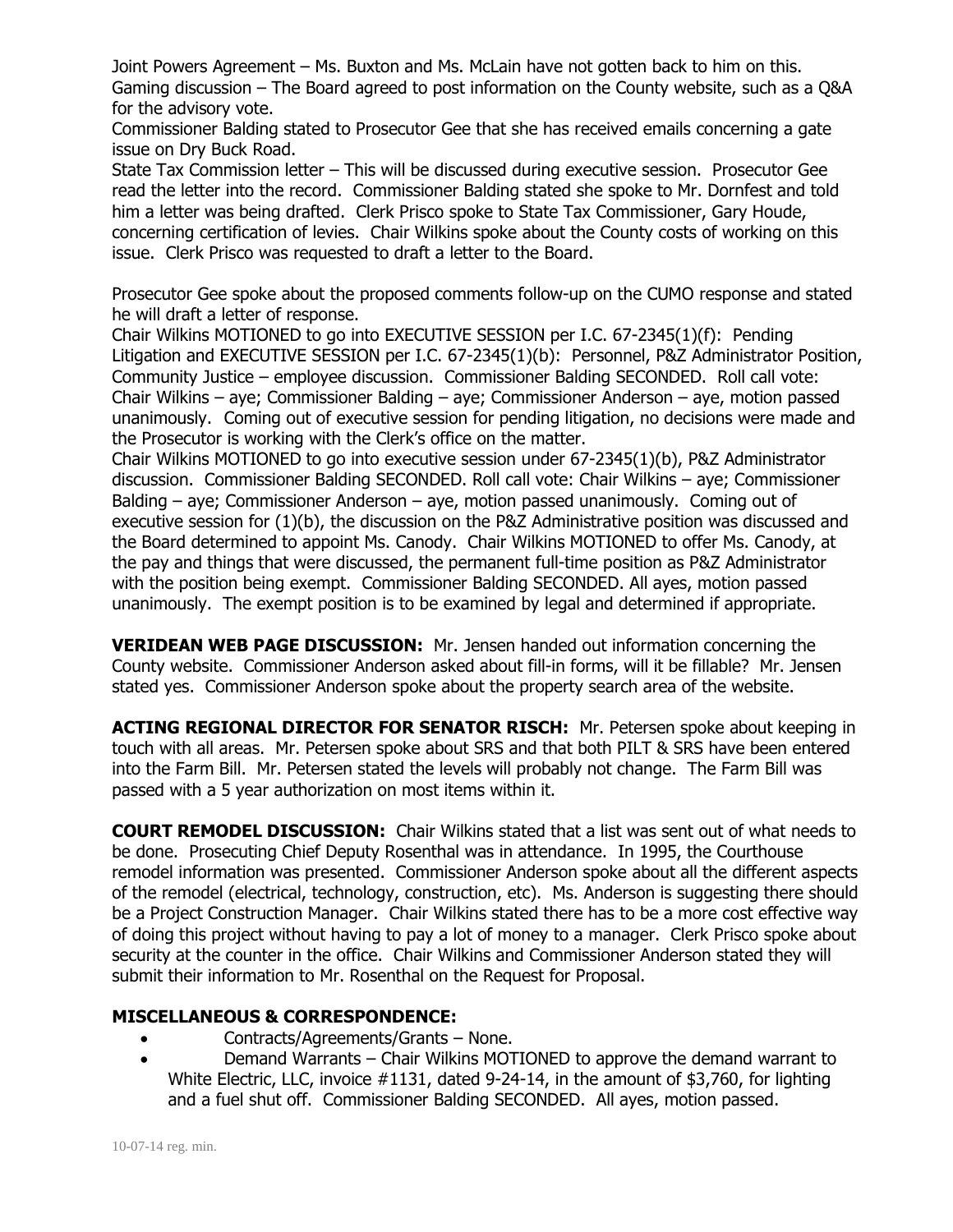Chair Wilkins MOTIONED to approve for the demand warrant for FY 2014, RC Hayes invoice #9302014, in the amount of \$1,198.96, final payment for the transfer station in Horseshoe Bend. Commissioner Balding SECONDED. All ayes, motion passed.

Chair Wilkins MOTIONED to approve the demand warrant to Jamie Anderson for FY 2014 for reimbursement for ULO dinners, \$47.17. Commissioner Balding SECONDED. Commissioner Anderson refrained from the vote, motion passed.

Chair Wilkins MOTIONED to approve the demand warrant out of the FY budget 2015, to the Garden Valley Senior Center, in the amount of \$30, for the ULO public hearing for the County Commissioners. Commissioner Balding SECONDED. All ayes, motion passed.

Chair Wilkins MOTIONED to approve the demand warrant, out of FY 2014, to IAC for unemployment, in the amount of \$2,725.69, for fund #'s and dollar amounts listed on the document as presented. Commissioner Balding SECONDED. All ayes, motion passed. Chair Wilkins MOTIONED to approve the demand warrant out of FY 2014 budget, Jolene C Maloney, Maloney Law Offices, invoice #11336, dated 9-2-2014, for professional attorney services, in the amount of \$7,200, upon clarification from the Clerk's office of the correct fund and account number. Commissioner Anderson SECONDED. Commissioner Balding – nay, motion passed. Chair Wilkins MOTIONED to approve the demand warrant to Jay Rosenthal, for two separate invoices for payment of hotel stay and meals, for a total of \$674.32. Commissioner Anderson SECONDED. All ayes, motion passed.

- Indigent Chair Wilkins MOTIONED to go into executive session per I.C. 67- 2345(1)(d) to discuss cases 14-07-A and 14-08-A. Commissioner Balding SECONDED. Roll call vote: Chair Wilkins – aye; Commissioner Balding – aye, Commissioner Anderson - aye, motion passed. Chair Wilkins stated, coming out of executive session for I.C. (1)(d) for indigent, case 14-07-A , the Board denied it but needed to re-sign the request due to paperwork malfunction and case 14-08-A was a re-signature of the denial due to paperwork malfunction.
- Chair Wilkins MOTIONED to go into executive session under 67-2345(1)(b), personnel. Commissioner Balding SECONDED. Roll call vote: Chair Wilkins – aye; Commissioner Balding – aye, Commissioner Anderson - aye, motion passed. Coming out of executive session, they had discussed the P&Z Administration. Ms. Canody has accepted the position and changes.
- Certificates of Insurance Chair Wilkins MOTIONED to approve C. Annis and J. Cazier as presented. Commissioner Anderson SECONDED. All ayes, motion passed.
- ICRMP nominee Chair Wilkins MOTIONED to approve the nomination for District III, Mark Shigeta, as presented. Commissioner Balding SECONDED. All ayes, motion passed.
- Future Agenda Topics Review: The Board discussed the future agenda topics.

Chair Wilkins MOTIONED to go into executive session per I.C. 67-2345(1)(f), pending litigation. Commissioner Balding SECONDED. Roll call vote: Chair Wilkins – aye; Commissioner Balding – aye, Commissioner Anderson - aye, motion passed. Coming out of executive session for (1)(f), per legal counsel request, no decision was made.

Chair Wilkins adjourned the meeting until October  $9<sup>th</sup>$ , 6:00 pm at Lowman Emergency Station. Commissioner Balding SECONDED. All ayes.